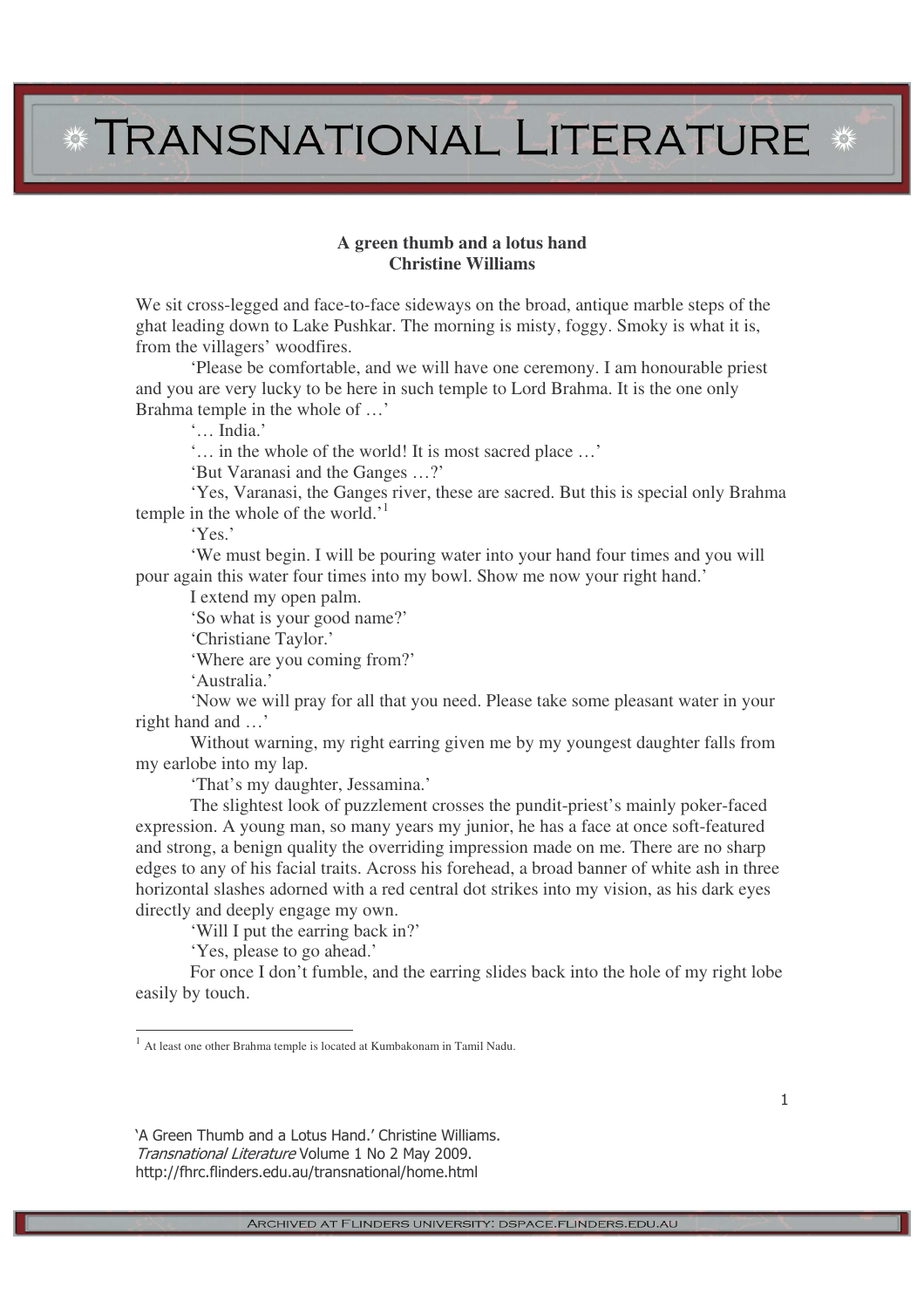'Now we must begin.'

'One, two, three, four,' we count, as together we concentrate on the success of this initial phase of the ritual, the pouring of water into a small metal bowl.

The young pundit tells me to take some water in my right fingers and cleanse my ears, nose, mouth, eyes – plus my forehead, 'for your good thoughts,' he adds.

I begin with my earlobes, thinking of Jessamina's health, and her presence here with me in the fall of my earring. After moistening all my five sense organs, I find I'm touching my crown *chakra*. But too soon, it seems. I haven't followed the instructions exactly.

'Now, again, more water, and wash your top of head and heart.'

So I repeat the brushing of water across my head's crown with damp finger-tips, and burrow beneath my winter jacket to get as close as possible to my heart.

'You see that I am honourable priest. I have one sacred thread,' and the young man pulls the length of white string tied around his torso up to the collar of his shirt, so it frames his collarbone, to show his credentials and proof of integrity.

'Not necessarily foolproof,' is the thought my sceptical mind keeps to itself. For the first time, his eyes break contact with mine. Perhaps he has the power to read my thoughts, or maybe he's just responding to the tears he sees arising.

My chest cavity is welling with emotion since my brief walk with another fine young man, a guide with a gentle manner, through the Brahma temple in the twenty minutes before being set down before this obviously innately powerful young priest. The emotion had been sparked first by an older priest exchanging my mix of roses and marigolds for a full complement of red roses; and then by the sight of a Siva lingam and a golden Ganesh figure at the very core of, the base within, the Brahma temple; and finally, by my double-sounding of the temple bell there, effected twice since I'd misunderstood the direction and pushed the whole bell instead of the heavy clapper at its centre.

I suppose, though, the emotion had been welling even longer. I hadn't wanted to leave my family and come away alone on this three-month study trip to India, to lecture at a university in the south of the country and to research a book. I felt I was too old for the hardship and life lessons always so confronting in India. My husband (a variable concept, this, since we've been together nearly thirty years but have never married) … my husband had told me he'd travel with me, but changed his mind immediately my study grant became a reality. He had every right, I supposed. So he'd opted for material comfort while I faced flagellation of my soul once again on this seventh trip to the subcontinent. I knew that, as always, I might expect both agony and ecstasy.

A few days before this temple encounter, while I was staying at a breathtakinglybeautiful palace hotel in the middle of a mystical lake, my heavy heart had begun to swell, providing relief through a spontaneous release of tears. I'd indulged myself with an overnight stay in the 7-star hotel since it was my second visit to remote Udaipur, I could never expect to return, and it was just two days before my birthday. The tariff cost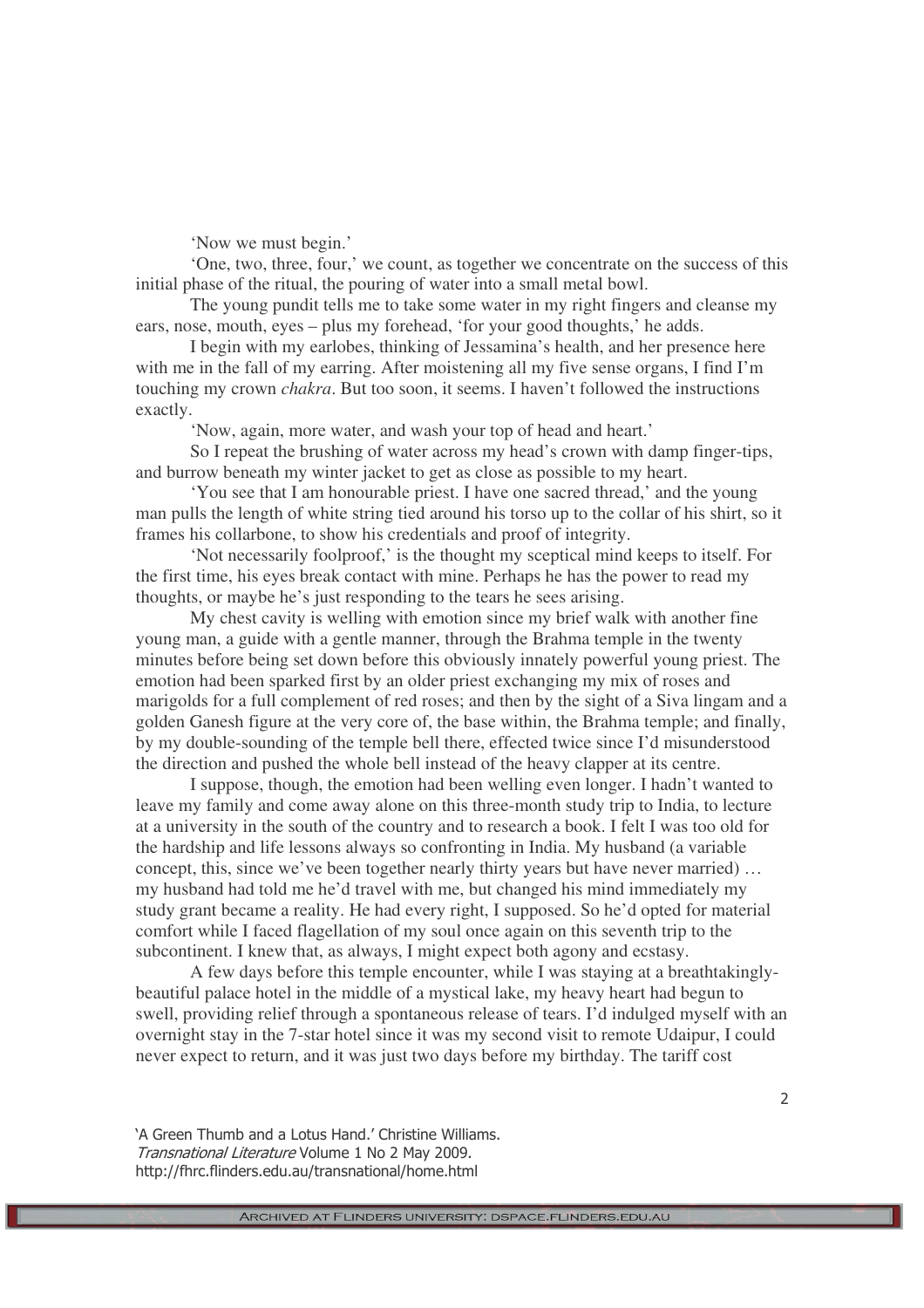hundreds and hundreds and hundreds of dollars. I blanched at the rashness of my decision (or seeming rashness – I'd suffered hours of agonising uncertainty before I took the financial plunge, hoping my husband would consider giving me some part of the sum as a birthday present).

Why me? Why am I so fortunate, I ask myself, in the midst of the palatial splendour? The quality of the experience is palpable, unable to be resisted. Not devoured greedily, but savoured. I find that all my senses are satiated, to a state even beyond saturation. The sight and sensation of being on a treasured island surrounded by a sunsparkling expanse of water; of being in a realm of luxury of body and mind: to have my feet massaged by ripples of water on the lake's sun-gleamed surface; watching ducks take off in flight and pigeons wheeling as a body, past tessellated white walls set against the mid-blue heavens; inside the palace, to inhale the perfume of jasmine and tuber roses which wafts along marble corridors inlaid with floral designs; later, to capture the aesthetic of a flautist perched on a walled rooftop courtyard at sunset, keening his love to the darkening sky; at night in a lush garden, to behold a graceful dancer, spot-lit, her full skirt alive with shining peacock colours and, as she whirls, a huge voluptuous shadow cast on the white-washed wall behind her, imprinting on my mind.

I'm overcome by this beauty – and that it's for myself alone to relish. I feel blessed, ecstatic. This gratefulness releases my bonded heart as I try to distract myself by concentrating on cricket scores and menu prices.

That was days ago, but now, immersing myself in the Pushkar ghat ritual, my emotion has again begun to seep up from my heart valves and trickle out from between my eyelids. Sadness is not the cause. This is a second blessing.

'Now repeat after me: OM.'

I repeat the sacred sound, hoping to voice it as softly and lovingly as I have heard the pundit utter it, the 'O' a rounded 'A-U' sound, the 'M' reminiscent of the bond between mother and child, his lips so lightly and warmly extending the captured vibration.

We've begun a journey in song and action and I, so willing a partner, dance the steps carefully as he gently guides me along.

'Lord Brahma …'

'Lord Brahma …'

'… I give my praying …'

'… I give my praying …'

'… to ask your blessing …'

'… to ask your blessing …'.

My voice is hushed and croaking slightly and my tears gently flow as we proceed majestically through so many aspects in the nurturing of my being. A cool breeze stirs against my bare lower back so I use my left hand to tuck my jumper into my jeans. It's my only distraction from the intense concentration I apply to the ritual song. Through our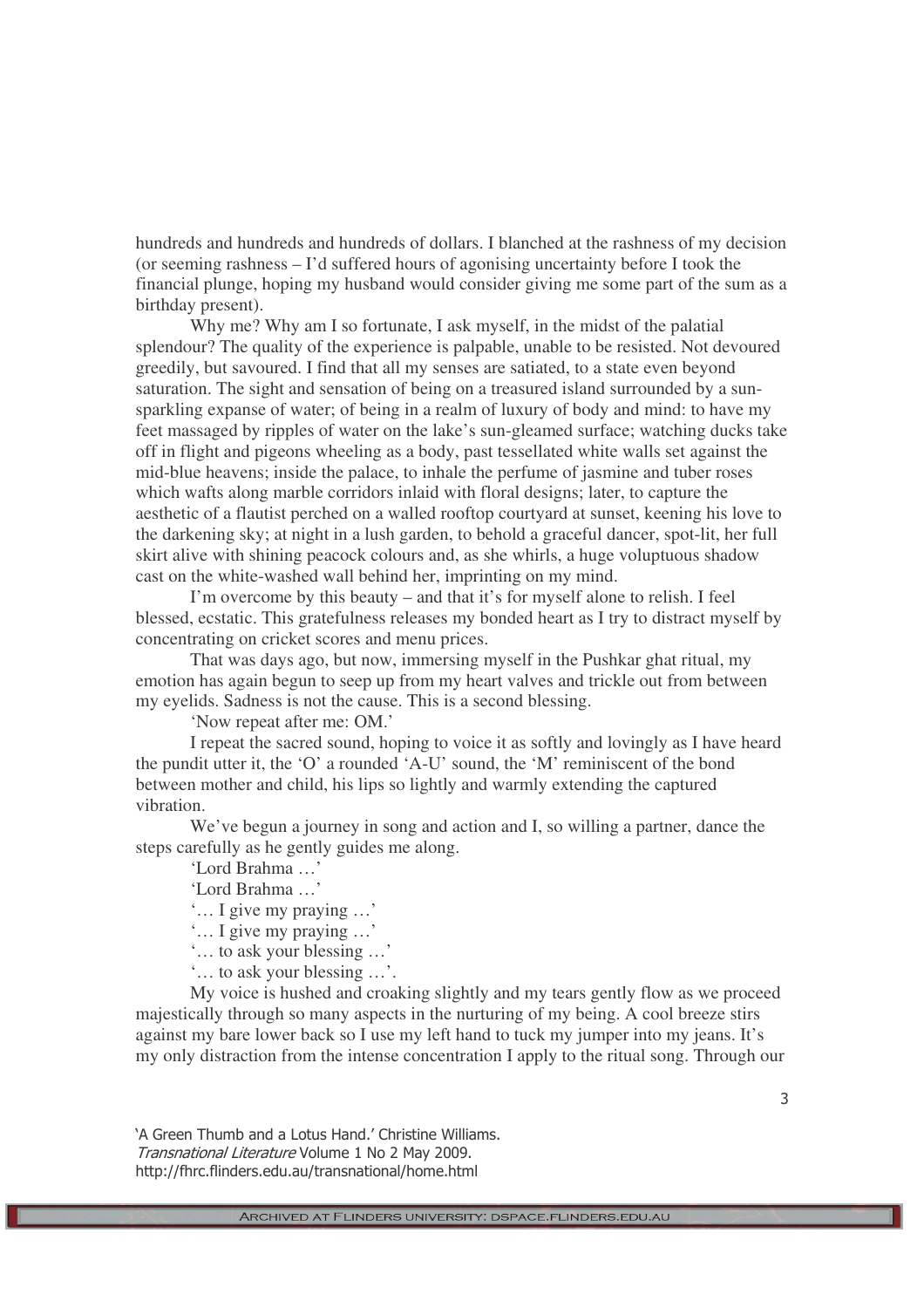mutual focus, we encompass my body's good health and protection from harm both from behind and from the front, which seems somehow to be linked with the past and future. I, a figure who so often has her head in the clouds, hadn't ever really thought about being attacked from behind, but at least now that ground has been covered, I realise. So clever, really, to initiate a fear and immediately provide a service to alleviate it!

Coincidentally a gong sounds close beside and a little behind me, and an ancient *purohit*, his forehead also painted with an ashen sacred symbol, bends low as he negotiates the steps beneath me, this action emphasising the reassurance of safety given.

'So now you will have good blood, strong body, open heart, will live one hundred years. Take more water in your fingers, please. Do you have husband?'

'Yes,' I bark out, dispensing with any doubts I might have had about legal niceties.

'What is his good name?'

'Derek McDermott.' Does he notice that this is a different surname than mine, I'm wondering? But there's no pause or questioning.

'Repeat after me: Lord Brahma …'

'Lord Brahma …'

- '… I give my praying …'
- '… I give my praying …'
- '… to ask your blessing …'
- '… to ask your blessing …'
- '… for Derek McDermott …'
- '… for Derek McDermott …'

We're off again on a passage down the ages, on a road well-trodden over thousands of years. Derek's body and soul are given a thorough rejuvenation, and my tearfulness eases as I concentrate on the ritual. Our voices, in delayed unison, are increasing in volume and confidence. Next we move onto the subject of other dearlyloved ones.

'Do you have children?'

'Yes, two daughters – and two grandsons, so far.' Now that he has me including the past in my welfare, I'd better take out some insurance on the future, I'm thinking.

The young man frowns, and I realise he doesn't like the way my mind jumps ahead.

'But first the daughters, before the grandchildren. What are their good names?' his voice forceful, as is my response. I chime their names, 'Natalia and Jessamina,' the sounds skittering across the surface of the lake.

By now I've become single-minded enough to say 'prayer' when he says 'praying', but immediately regret this egotistically-independent self-expression, a reflection of my purist devotion to English-as-language-supreme, or imperialism in speech. Even so, our magnificent carriage of calling-out maintains its buoyancy, its

`A Green Thumb and a Lotus Hand.' Christine Williams. Transnational Literature Volume 1 No 2 May 2009. http://fhrc.flinders.edu.au/transnational/home.html

 $\overline{4}$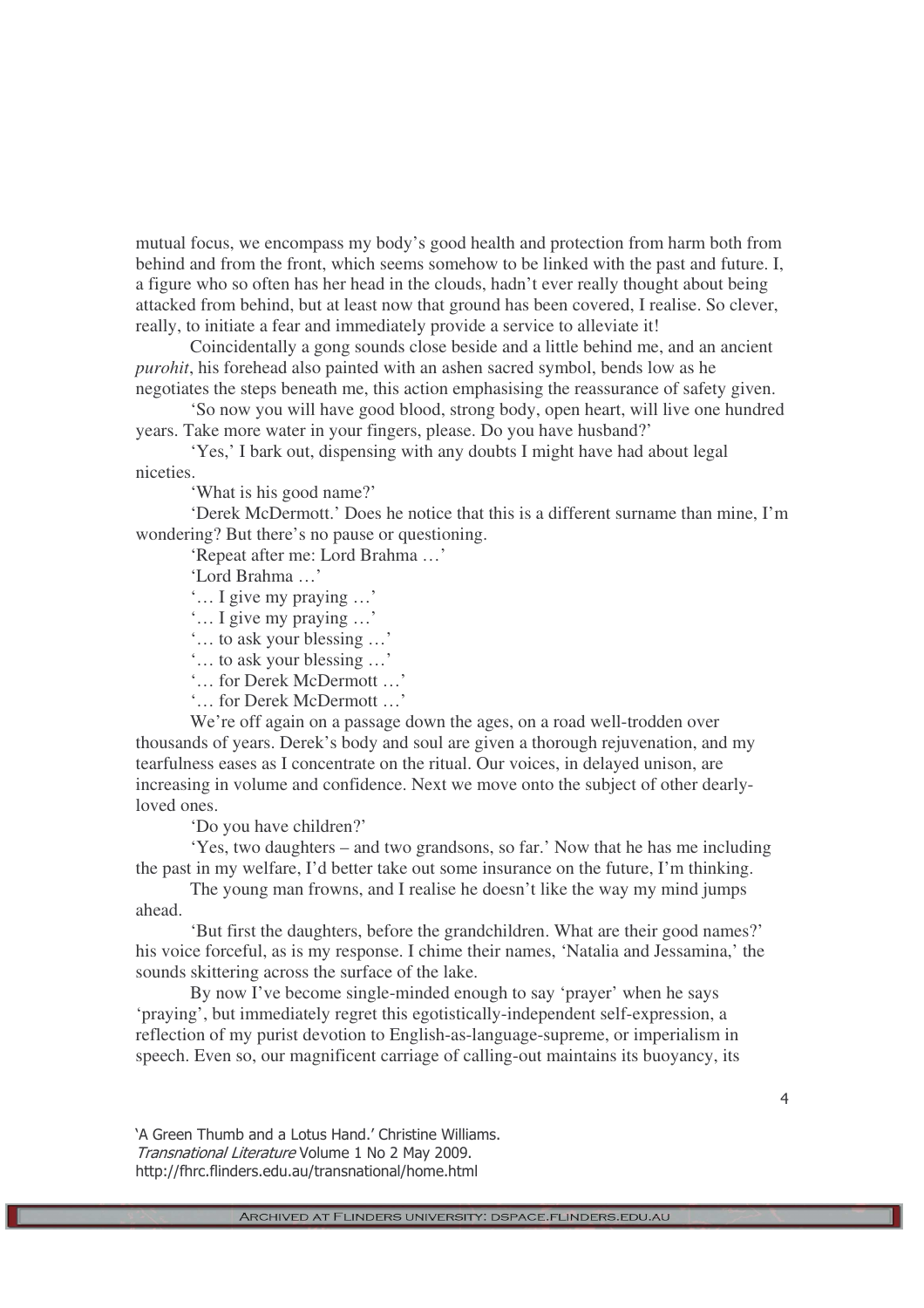purposeful rhythm and its sedate and graceful manner of delivery, as determined by my guide's refined bearing.

Next come my beloved grand infants, Jack and James, their names offered in celebration to the Lord Brahma for safe-keeping here on earth.

'Now your parents. Are they living?'

'My mother is.'

'What is her good name?'

'Marjorie Taylor' – loud and clear, then emotion breaking through as I think of her great age and weakened state, now aged ninety-four and cosseted in a nursing home. Yet here she is, coming along with us in this glorious 'sounding ceremony'.

'Is your father dead?'

'Yes.'

'What is his good name?' Present tense, I observe. Presumably the result of poor grammar – or a belief in life everlasting.

'Hector Taylor,' and I become aware again, in this calling-out, that I carry my father's name, not my husband's. I'm sure we would pass over this minor bump on the high road without pause, except that my voice is cracking again as the pressure in my chest rises.

'Stop crying now,' I'm commanded.

'Yes.'

'You must not cry now because your father feels this. He tastes tears, and you do not want to upset him. He needs one big full belly of delicious food so he can pass into heaven now.'

I visualise my father's fulsome belly, and my tears, with their pathetic dribble, cease abruptly, from shock.

We repeat the routine as if my father is standing right there beside us. Once, a couple of tears push over the rim of one lower lid but I brush them away quickly in case either the young man or my father sees them and becomes distressed. The now-joyous carillon completed, 'that must be it', I think.

But no, there's a pageant of people still to come.

'You know I am honest priest. I did show you my sacred thread, yes?' 'I know.'

'Do you know how many temples are here, in one such holy place?'

'One thousand!' I'd learnt the figure the night before from a guide book.

'One thousand temples plus one hundred and fifty-two residences, all around our holy lake.'

I scan the edge of the lake which is flanked by poor-quality stone and concrete buildings with little boxy windows, bare of any vegetation, not a tree in sight, not a blade of grass, no lilies on the water's surface, not one lotus petal to be seen. No green fingers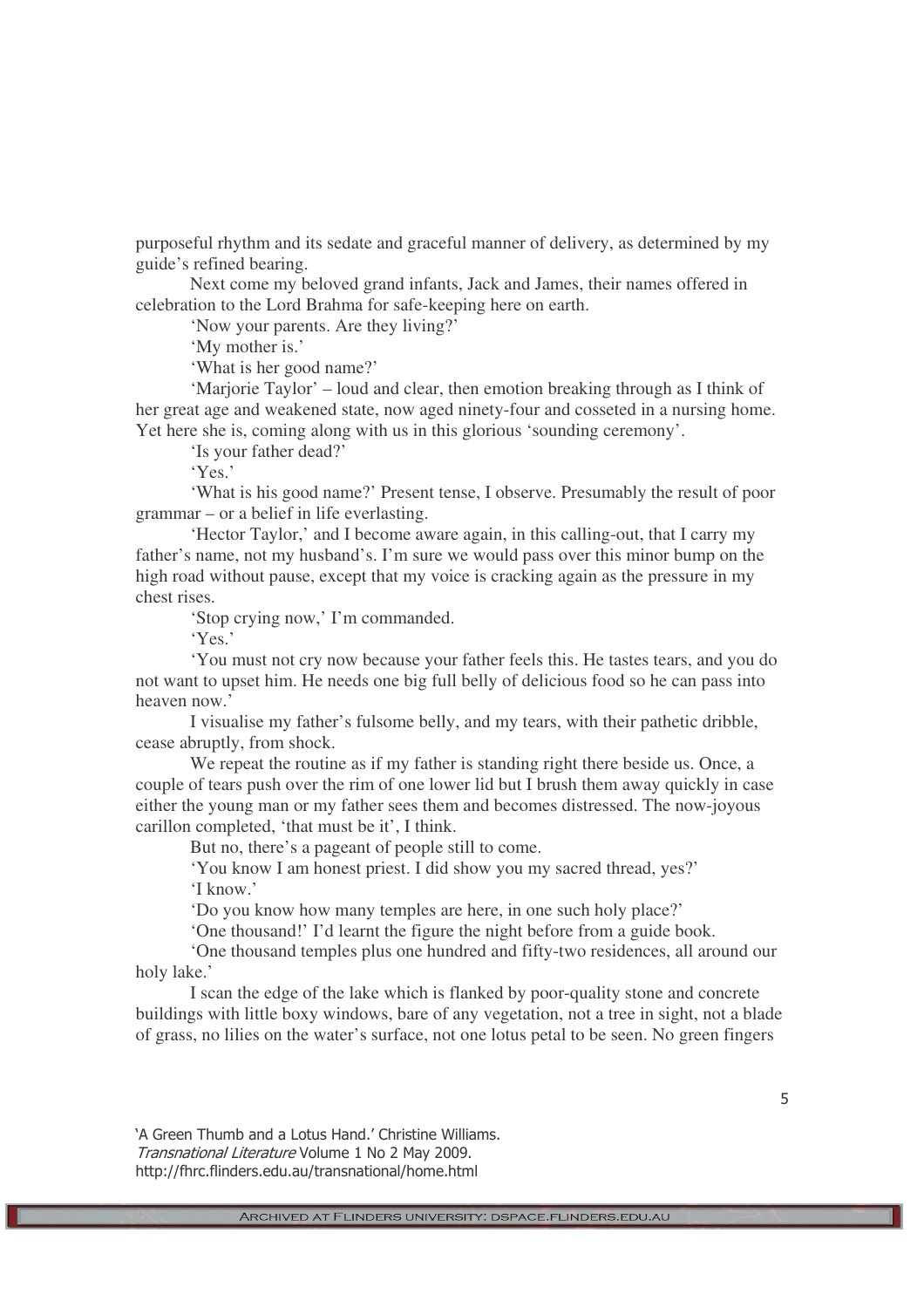at work here. Nor even green thumbs. I think of my garden back home, by contrast a veritable paradise.

Here, barrenness prevails, even though the lake was created from a fertile gesture, a toss of Brahma's hand, which sent a single lotus petal flying. As he flicked his wrist in irritation, the petal from the lotus held in his right hand fell to the ground and a wateringplace sprang spontaneously from the earth, forever after to be called, 'Push-kar', or 'Flower-hand', in Sanskrit.

These days the place looks bare and neglected, the houses unpainted – hardly a nosegay for the Great God of Creation. Lord Brahma had two wives, a legend I've been told by the charming guide. The two volcanic peaks that surround the lake, Savitri and Gayatri, are named after them.

As the story goes, Brahma flew on his swan to Pushkar to perform a sacred ceremony, or holy sacrifice, at an especially auspicious time. His consort Savriti, daughter of the sun, kept him waiting, so, feeling irritated, Brahma married Gayatri after that one powerful flick of his lotussed wrist. Splendid Gayatri also had some relationship to the sun. She was either one of the seven horses of the sun, a hymn to the sun, or another name for Saraswati, the mother of rivers and lakes, and more significantly, mother of the Vedas, of all learning and eloquence. Maybe Brahma was simply singing a hymn for the sun to come out to bless his sacrifice and Gayatri, with knowledge, cleaved to him. All three – the sun, flowing water and knowledge – might seem very different, and separate, entities to most people these days, but the names Savitri, Sarasvati and Gayatri are interchangeable in some ancient stories. What's in a name? What's in a wife? Brahma was the Great Creator and he had to get on about his business of creativity. Perhaps he had a lot of writing to catch up on. In any case Savitri was righteously jealous. She became so enraged by the conduct of her husband in taking a second wife, she punished him, declaring that this temple would be the only one in the world. The other Gods, Siva and Vishnu, might have as many temples as they liked, all over the place, but Brahma would be confined to one alone.

Hearing this story I'm thinking that this legendary squabble somewhat diminishes the boast of the temple's unique standing. What's going on here? I don't really understand the symbolism or import of this story, or what it means in my life. Two wives, three names – I've had two husbands, neither legalised. Is there a third, a consort of learning, who is waiting in the wings, ready to confine me to a temple of knowledge? Alone and far from home, I'm confused.

But the young priest intones on …

'One hundred and fifty two residences …'

I was born in 1952, I'm thinking. Everything's about me here and now, during this session, isn't it?  $1+5+2=8$  or  $1+9+5+2=17=8$ , I'm calculating fast.

'…and you can see they're poor, very poor. Every visitor pays what they can. People from all over the world …'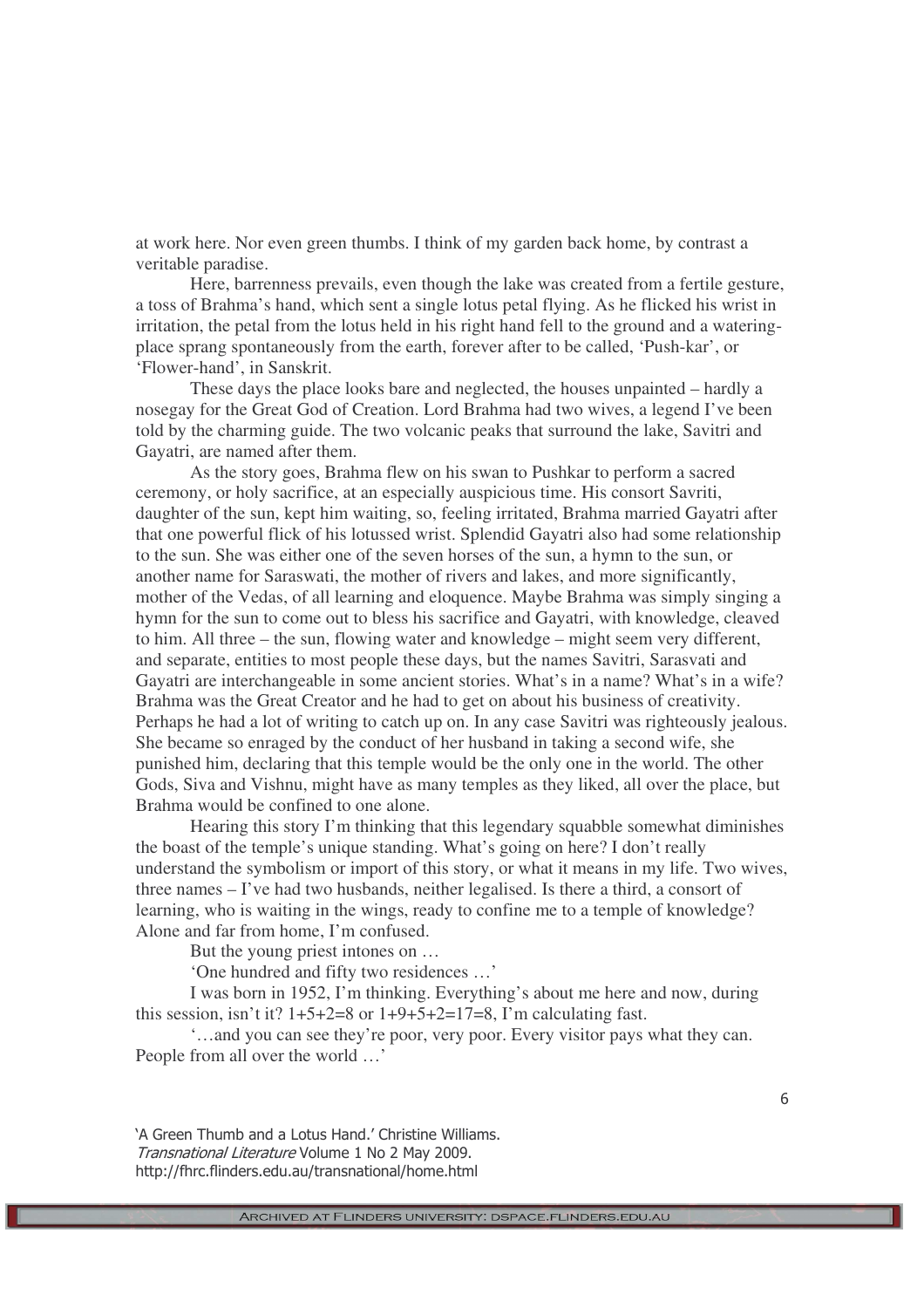Earlier, the guide had spent great energy pointing out the silver coins embedded in the temple's marble stones, and its tiles engraved with visitors' names, one even from Spain, to impress on me the temple's value.

'Some people so rich pay thousands of lakhs, some pay less. You see five fingers on one hand …'

Well now, that was an old trick my father loved to play on children. How many fingers on your hand, he'd ask? No, not five, just four and one thumb! But, after all, that's just splitting hairs – or fingers away from thumbs – and it's mean-spirited of me to think it in this situation, I know.

'I don't understand about the hand and fingers,' I say. 'Tell me again?'

So now I'm getting the message, and can only sit and admire this proud young man's lecturing of me on the sinfulness and greed of the First World, without using postcolonial terminology, instead turning to the language of barter.

'Little people pay one thousand rupees – or less,' he says, first tapping his little pinkie's nail, then tapping the ring finger, then the next, right along to his strong, brown, domineering thumb.

And the richest man can't pass through the eye of a needle, or some such, I'm remembering.

'So what will you pay for donation? All people here must be fed. You must see them, very poor.'

'Do I pay you here?' I'm wondering at this sudden mercantile turn of events in the midst of our prayerful outpourings.

'You make promise here and payment there,' he says, pointing to the top of the ghat steps, 'at one temple office,' which looks more like a wire cage with a table out front.

'OK, two thousand rupees.' I've been doing a quick calculation based on several factors: what I think I have handy; how rich I feel; my admiration for this young man's technique, as well as his power and certainty in his profession; and finally, my glowing heart which has been cleansed by the shedding and then stemming of my tears. I too feel powerful, made fresh and new and strong by the priest's tender protection.

'Is that all you pay?'

'Yes.' Silence – and then I concede an explanation. 'It's a long way to come here, you know.'

He nods. 'Does your heart feel light?'

I turn my gaze away from his face this time, to mentally weigh my heart. I allow my thoughts to float about there in its secret, sacred chambers, checking the quality of their buoyancy and lightness.

'Yes.'

'So now we come to donation paid to me for one ceremony. I have no wife, no children, I live for Brahma, I give blessings. How much will you give?'

`A Green Thumb and a Lotus Hand.' Christine Williams. Transnational Literature Volume 1 No 2 May 2009. http://fhrc.flinders.edu.au/transnational/home.html

+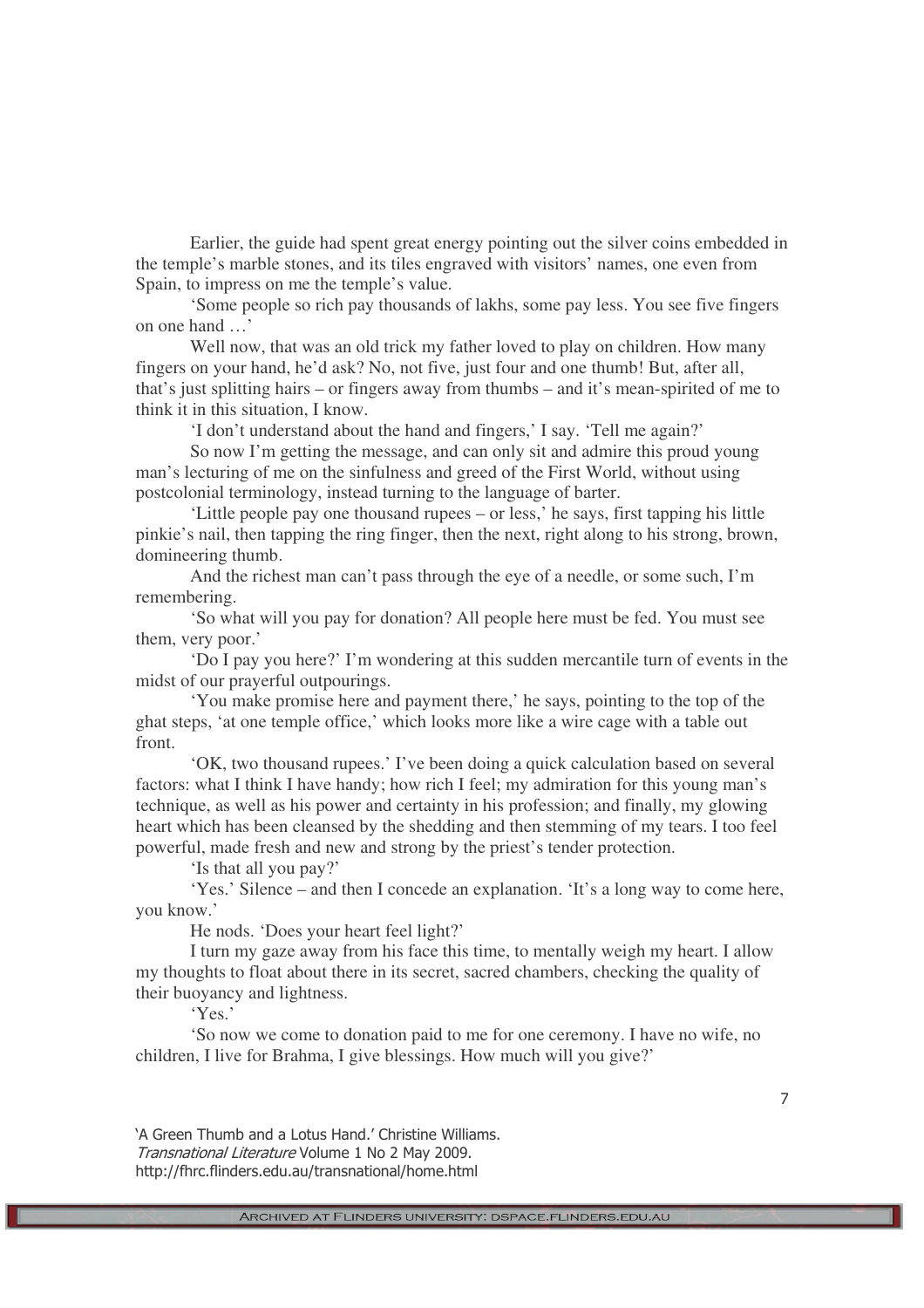'One thousand rupees,' I say promptly.

A slight reaction passes behind his eyes but I can't tell if it's disappointment or satisfaction. Most likely it's a slight excitement. Surely this is a grand sum. He couldn't expect the same amount as I'm giving to all the anonymous poor people in Pushkar that he's evoked. Conjecture is useless, however, and these thoughts are momentary. His demeanour has been even and calm, a true invocation of goodness throughout, and although I'm a little surprised that the financial phase of the ceremony has been incorporated into the ceremony itself, I'm not unhappy that he's pushed me to dispense my worldly gains more widely and deeply than I otherwise would, unprompted.

'And does your heart feel light?' A repetition of the enquiry, and this time I realise it's the original version of the perennial question that comes at the end of any sale by barter throughout the East, the satisfying conclusion for all parties: 'Are you happy?'

I make another mental check inside my chest, more quickly this time, as I'm feeling confident about the avoirdupois.

'Yes. Do I pay it up there too?'

'To me, here, is good.'

I'm hoping that I have enough cash in my wallet, otherwise it's such a rigmarole to open the money folder I carry at the bottom of my voluminous bag. I take my wallet from the bag, which has been resting in my lap, between us, throughout the ceremony, and, remarkably, I find a few hundred and then exactly three one-thousand rupee notes. I pass one to him and he gives me a smile and nod. There's no hint of obsequiousness in his expression, for which I'm grateful. Not a touch of either charm nor malice. A smile for a job well done and a soul saved, two minds at ease, and my body rested from nervous strain.

Then he distributes onto a metal plate some of the flowers I've brought, points out the rice grains again, and a splash of turmeric. I see the colours orange, yellow, pink and red set against white – the variety, the plenty represented in one small dish, as he transfers a portion to the small bowl of water.

From the plate he takes a yellow and red thread and carefully ties it around my left wrist, telling me seriously that when it breaks I must leave it either in water or a tree. I frown, thinking this action may determine my place of death, yet asking instead how long the thread will last before breaking, which is a silly question, I know – and he simply repeats the instruction.

Passing the plate to me, he says I must make a praying, a wish sent to Lord Brahma, that will occur as I throw the melee of colour, the produce and flowers into the water of the lake.

'Please, do not throw special plate,' he advises.

I look at the water to judge the distance and then chuck the plate's contents swiftly and neatly – wishing, wishing, wishing.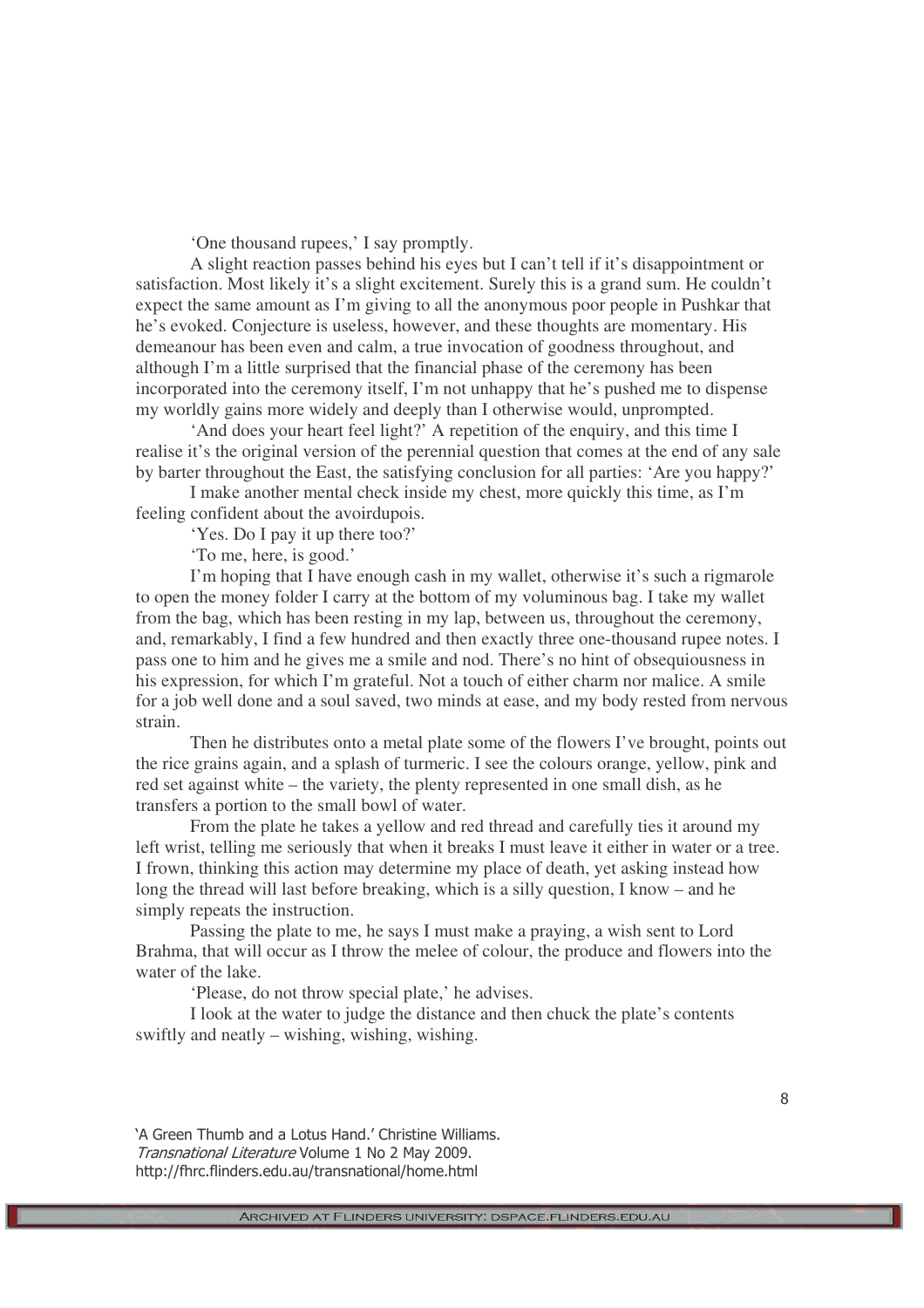Next, the small bowl's contents must also be thrown down into the lake, so the waste is not left with him. I must throw it away; I must throw for him. This is just a little trickier to execute since the bowl is filled with water and I want it all to reach that great shining expanse, the sun-drenched lake, not to spill onto the steps between us and its edge. I hoick the bowl's waste and not one drop spills before hitting the water's surface.

'Oh, so strong,' he declares. A mutual admiration society, it seems …

Up we stand together and he accompanies me to the office desk set against a wire security fence where an old male official (who else?) takes the two one-thousand rupee notes and insists that I fill out a receipt for myself. The young priest points out where I am to write the date, my signature, then the figure in digits and again in words.

'Write please, "T" "O" "U" "T" "H" "U"…'.

'What am I writing?' I ask, and then it twigs. I add an 'O' before the last 'U' and finish writing 'thousand', neglecting to correct the word 'two'.

I wonder at the power of this young fellow to have me misspell my own language.

As I leave I see families of grey monkeys huddled together to keep warm on this chilly north Indian winter's day. Like statues carved from a single lump of rock, they merge as one, still and calm.

I pay the guide and find I have just the right amount left in my wallet for a tip for the driver. God-given economics.

The ritual has done me a power of good: believing myself linked to heaven and earth, expressing beneficence, the strength of my mind and heart unleashed. I marvel that this restorative celebration occurred on my  $56<sup>th</sup>$  birthday, the eighth multiple of a sevenyear cycle.

*My father who art now in heaven hallowed be thy name thy kingdom has come thy will also done on earth as it is in heaven.*

\* \* \* \* \*

It takes a little while, but soon my family-working life begins to undergo a major shift in balance, its interrelationships expanding and contracting in response to unforeseen demands and generosities. I feel I've been launched on a tiny coracle to navigate the ocean wide. Yet I feel safer than I've ever felt before. No dangerous riptides or storms ahead, behind, above or below. I'm reminded of Leonard Cohen's description of what it's like if you can escape the limited thinking of 'love as object'. Only then, love